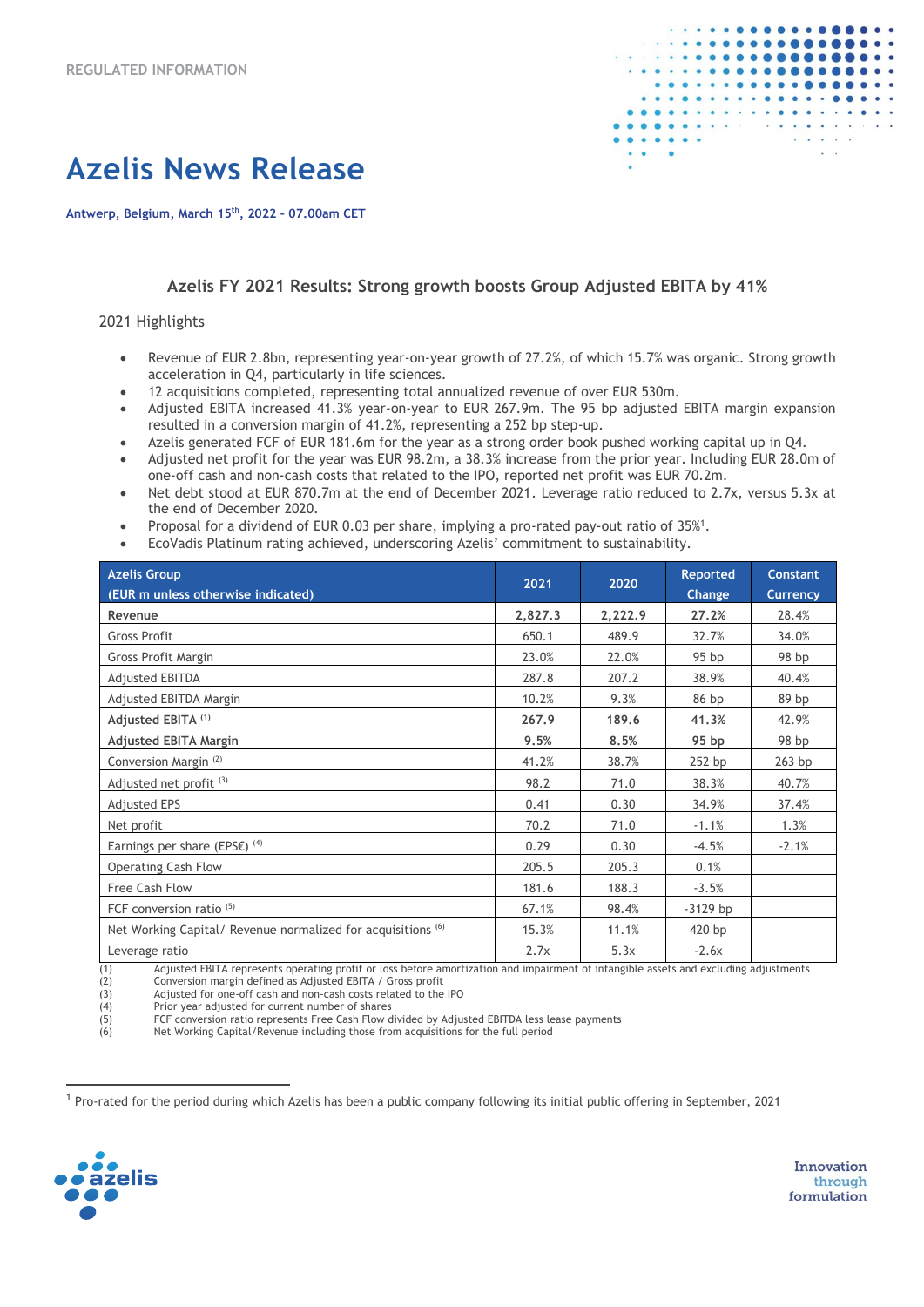**Comment from Dr. Hans Joachim Müller, CEO**: "I am pleased to report record-setting achievements in 2021. We outperformed our objectives, delivering over EUR 2.8bn of revenue and EUR 268m of adjusted EBITA, translating to 27% revenue growth and 95 bp adjusted EBITA margin expansion. This performance is all the more noteworthy given the ongoing industry challenges.

In 2021, we secured multiple mandates with new and existing suppliers, underscoring our demonstrated ability to grow our principals' business. We established a leading franchise in the flavors and fragrance market with the acquisition of Vigon in the US and Quimdis in France. We accelerated our growth strategy in Asia-Pacific by acquiring eight companies in the region. In total, we completed 12 strategic acquisitions that strengthen our footprint in markets where we see exciting growth opportunities. We also accelerated the roll-out of our digital and physical network programs and earned two major industry awards for innovation. During the year, we launched *Action 2025* and obtained an EcoVadis Platinum rating, reflecting our commitment to sustainability. Last but not least, we started the next phase of our development with a successful listing on the Euronext stock exchange.

I am confident that we are on track to continue delivering on our annual objectives. However, the developments in Russia and Ukraine have raised uncertainty around the world. We are monitoring the situation and our priority is the safety of our colleagues in the region. Whilst our direct revenue exposure is very low, we currently have limited visibility on the wider trade repercussions that may ultimately impact the Group."

---End---

#### **Results presentation by management**

The management of Azelis invites you to a conference call and livestream at 10:00 CET to discuss our full year 2021 results, as well as operating trends and outlook for 2022. Please click **[here](https://www.azelis.com/en/fy21results)** to view the webcast.

### **Contact information**

Azelis Investor Relations T: +32 3 613 01 27 E: [investor-relations@azelis.com](mailto:investor-relations@azelis.com)

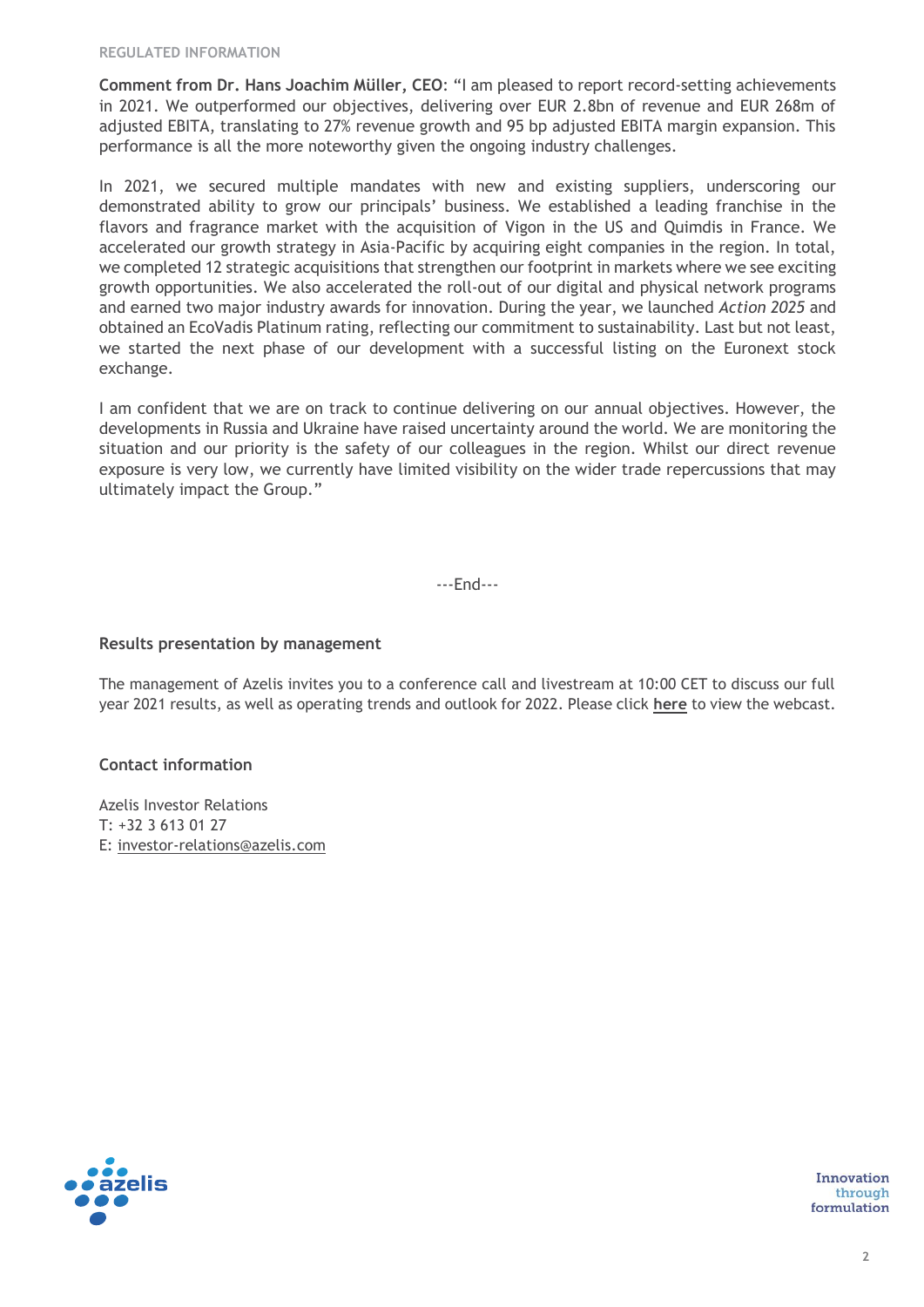## **Operational Review**

| <b>Azelis Headline</b><br>Results (EUR m) | 2021    | 2020    | F/X<br><b>Contribution</b> | <b>M&amp;A</b><br><b>Contribution</b> | <b>Organic</b><br>Growth | <b>Total</b><br><b>Growth</b> |
|-------------------------------------------|---------|---------|----------------------------|---------------------------------------|--------------------------|-------------------------------|
| <b>EMEA</b>                               | 1,232.3 | 1,034.2 | $-1.2%$                    | 6.4%                                  | 13.9%                    | 19.2%                         |
| Americas                                  | 1,164.2 | 952.6   | $-1.8%$                    | 7.5%                                  | 16.5%                    | 22.2%                         |
| Asia Pacific                              | 430.8   | 237.7   | 1.7%                       | 60.2%                                 | 19.4%                    | 81.2%                         |
| <b>Group Revenue</b>                      | 2,827.3 | 2,222.9 | $-1.2%$                    | 12.6%                                 | 15.7%                    | 27.2%                         |
|                                           |         |         |                            |                                       |                          |                               |
| <b>EMEA</b>                               | 292.8   | 239.9   | $-1.2%$                    | 7.1%                                  | 16.2%                    | 22.1%                         |
| Americas                                  | 270.9   | 199.4   | $-1.8%$                    | 15.8%                                 | 21.8%                    | 35.9%                         |
| Asia Pacific                              | 86.2    | 47.9    | 1.7%                       | 52.8%                                 | 25.6%                    | 80.1%                         |
| <b>Gross Profit</b>                       | 650.1   | 489.9   | $-1.3%$                    | 15.1%                                 | 18.9%                    | 32.7%                         |

Azelis delivered total revenues of EUR 2.8bn, an increase of 27.2% compared to 2020 (+28.4% in constant currency), supported by the Group's increasing scale and favorable economic tailwinds. Growth in life sciences accelerated in Q4, catching up with the strong performance of industrial chemicals throughout the year. Group revenue growth of 27.2% for 2021 was evenly split between life sciences and industrial chemicals; with life sciences comprising 62% of total revenue in 2021 and the remaining 38% coming from industrial chemicals.

Demand remained strong throughout the year across most of our businesses, driving 15.7% of organic growth. Revenue growth contribution from acquisitions was 12.6%, while FX represented a 1.2% revenue headwind.

| <b>Azelis EMEA</b><br>$($ (EUR m) | 04 2021 | 04 2020 | <b>Reported</b><br><b>Change</b> | 2021    | 2020    | <b>Reported</b><br>Change | Constant<br><b>Currency</b> |
|-----------------------------------|---------|---------|----------------------------------|---------|---------|---------------------------|-----------------------------|
| Revenue                           | 338.0   | 248.5   | 36.0%                            | 1,232.3 | 1,034.2 | 19.2%                     | 20.3%                       |
| Gross Profit                      | 82.3    | 60.4    | 36.2%                            | 292.8   | 239.9   | 22.1%                     | 23.3%                       |
| Gross Profit Margin               | 24.3%   | 24.3%   | 4 bp                             | 23.8%   | 23.2%   | 57 bp                     | 57 bp                       |
| <b>Adjusted EBITDA</b>            | 32.9    | 22.8    | 44.6%                            | 134.1   | 106.9   | 25.4%                     | 27.2%                       |
| Adjusted EBITDA Margin            | 9.7%    | 9.2%    | 58 bp                            | 10.9%   | 10.3%   | 54 bp                     | 60bp                        |
| <b>Adjusted EBITA</b>             | 30.6    | 19.9    | 53.4%                            | 125.3   | 98.4    | 27.3%                     | 29.1%                       |
| Adjusted EBITA Margin             | 9.0%    | 8.0%    | 103 <sub>bp</sub>                | 10.2%   | 9.5%    | 65bp                      | 71 bp                       |
| <b>Conversion Margin</b>          | 37.2%   | 33.0%   | $416$ bp                         | 42.8%   | 41.0%   | 176 bp                    | 200 <sub>bp</sub>           |

**EMEA** revenue increased by 19.2% to EUR 1,232.3m on organic growth of 13.9% for the full year 2021, supported by strong end-market demand, especially in industrial chemicals, where CASE benefitted from the ongoing recovery in the building and construction sectors. Growth in life sciences accelerated in Q4 on the back of strengthening trend in Personal Care, and a strong pick-up in the Food & Health segment as restrictions are being gradually lifted. In EMEA, revenue growth contribution from acquisitions was EUR 66.4m, contributing 6.4% of revenue growth for the full year, whilst FX headwinds reduced reported revenues by 1.2%.

In January, Azelis completed the acquisition of CAME, a specialty distributor active in the CASE market in Italy. In August, the acquisition of Quimdis, a leading French distributor of specialty chemicals with a strong franchise in flavors & fragrances, was completed. In November, the Group closed the transaction to acquire Neupert, a local distributor of specialty chemicals and food ingredients in Austria. These companies generated combined revenues of EUR 132.6m for the full year.

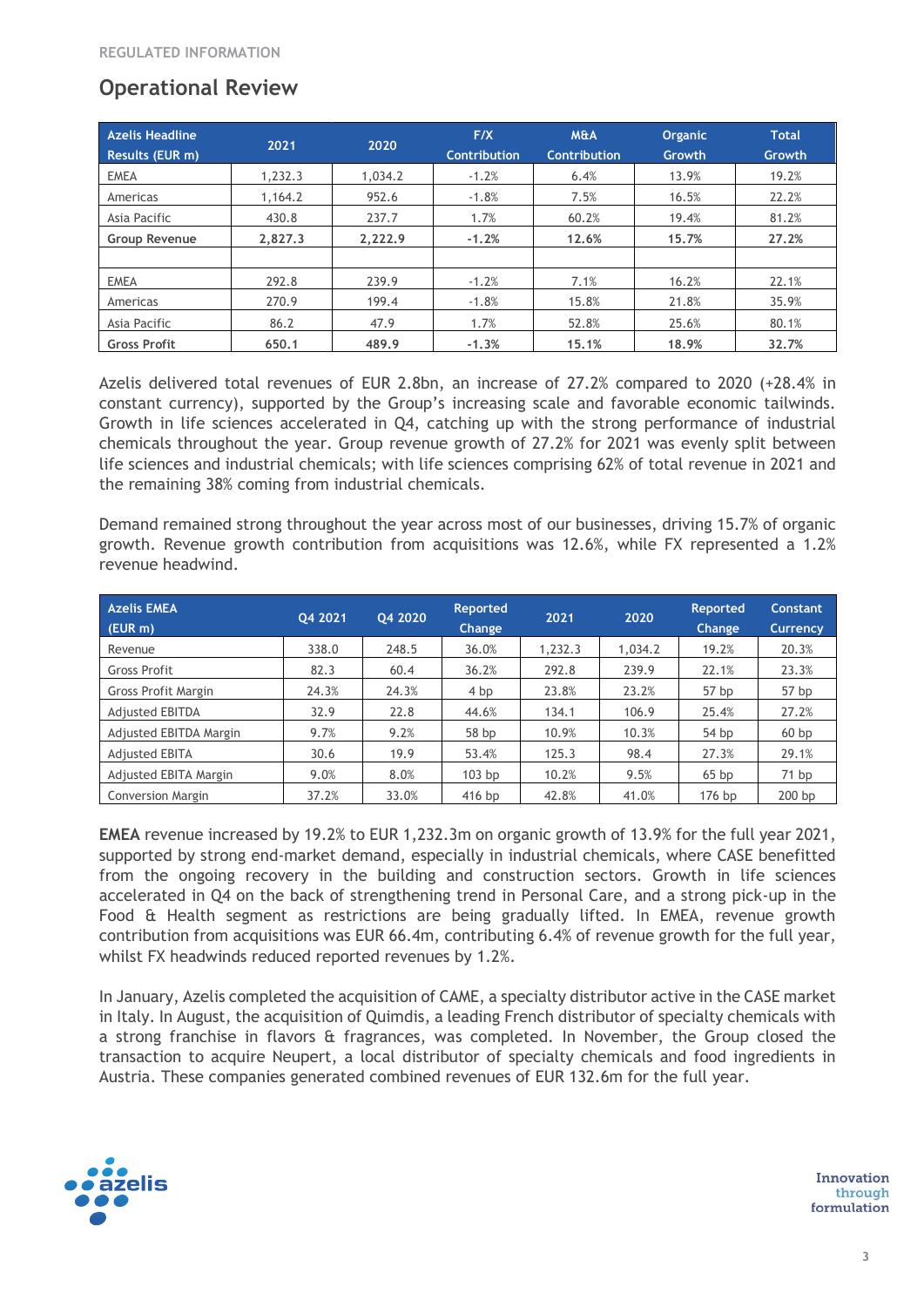Gross profit increased 22.1% to EUR 292.8m compared to the previous year, representing a margin expansion of 57 bp, as we continue to optimize prices to mitigate the ongoing price inflation. Adjusted EBITA grew 27.3% to EUR 125.3m, driving a 65 bp margin expansion to 10.2%, and a 176 bp increase in conversion margin in the region, reflecting the benefit of scale and gains from past and present efficiency investments.

| <b>Azelis Americas</b><br>$(EUR \, m)$ | 04 2021 | 04 2020 | Reported<br><b>Change</b> | 2021    | 2020  | <b>Reported</b><br>Change | Constant<br><b>Currency</b> |
|----------------------------------------|---------|---------|---------------------------|---------|-------|---------------------------|-----------------------------|
| Revenue                                | 308.7   | 224.1   | 37.7%                     | 1,164.2 | 952.6 | 22.2%                     | 24.1%                       |
| Gross Profit                           | 79.5    | 47.4    | 67.8%                     | 270.9   | 199.4 | 35.9%                     | 37.6%                       |
| Gross Profit Margin                    | 25.8%   | 21.2%   | 461 bp                    | 23.3%   | 20.9% | 234 bp                    | 232 bp                      |
| <b>Adjusted EBITDA</b>                 | 38.7    | 22.6    | 71.1%                     | 143.7   | 100.7 | 42.8%                     | 44.4%                       |
| Adjusted EBITDA Margin                 | 12.5%   | 10.1%   | $245$ bp                  | 12.3%   | 10.6% | 178 <sub>bp</sub>         | $175$ bp                    |
| <b>Adjusted EBITA</b>                  | 37.0    | 21.4    | 72.7%                     | 137.6   | 95.2  | 44.5%                     | 46.1%                       |
| Adjusted EBITA Margin                  | 12.0%   | 9.6%    | $243$ bp                  | 11.8%   | 10.0% | 182 <sub>bp</sub>         | 180 <sub>bp</sub>           |
| <b>Conversion Margin</b>               | 46.5%   | 45.2%   | $134$ bp                  | 50.8%   | 47.8% | $305$ bp                  | 294 bp                      |

Revenue in the **Americas** increased 22.2% in 2021 to EUR 1,164.2m, on strong organic growth of 16.5% and revenue growth contribution from acquisitions of 7.5%. In North America, demand remained strong throughout the year across life sciences and industrial chemicals. The marked growth acceleration of the life sciences segment in the second half of the year was largely due to the acquisition of Vigon, a leading specialty distributor of ingredients for the flavors, fragrances, and cosmetics market segments in the US, which generated total annual revenue of EUR 126.7m in 2021. We closed the transaction at the beginning of June 2021.

Gross profit increased 35.9% to EUR 270.9m in the Americas, with gross margin expanding by 234 bps compared to the prior year, mostly from improved mix effects but also from ongoing price optimization initiatives. Adjusted EBITA grew 44.5% to EUR 137.6m, resulting in a conversion margin increase of 305bp to 50.8% due partly to the positive mix effect from the Vigon acquisition as well as efficiency gains.

| Azelis Asia Pacific<br>$(EUR \, m)$ | 04 2021 | Q4 2020 | Reported<br><b>Change</b> | 2021  | 2020  | <b>Reported</b><br><b>Change</b> | <b>Constant</b><br><b>Currency</b> |
|-------------------------------------|---------|---------|---------------------------|-------|-------|----------------------------------|------------------------------------|
| Revenue                             | 144.4   | 61.0    | 136.9%                    | 430.8 | 237.7 | 81.2%                            | 79.6%                              |
| Gross Profit                        | 29.9    | 14.9    | 100.4%                    | 86.2  | 47.9  | 80.1%                            | 78.4%                              |
| Gross Profit Margin                 | 20.7%   | 24.5%   | $-377$ bp                 | 20.0% | 20.1% | $-12$ bp                         | $-12$ bp                           |
| <b>Adjusted EBITDA</b>              | 9.4     | 4.7     | 99.5%                     | 33.7  | 17.8  | 89.5%                            | 88.1%                              |
| Adjusted EBITDA Margin              | 6.5%    | 7.7%    | $-122$ bp                 | 7.8%  | 7.5%  | 34 <sub>bp</sub>                 | 36 <sub>bp</sub>                   |
| <b>Adjusted EBITA</b>               | 8.1     | 3.9     | 109.6%                    | 29.6  | 15.0  | 97.8%                            | 96.4%                              |
| Adjusted EBITA Margin               | 5.6%    | 6.3%    | $-73$ bp                  | 6.9%  | 6.3%  | 58 bp                            | 59 bp                              |
| Conversion Margin                   | 27.1%   | 25.9%   | 119 <sub>bp</sub>         | 34.4% | 31.3% | 308 bp                           | 315 bp                             |

Revenue in **Asia Pacific** grew 81.2% to EUR 430.8m in 2021, on strong organic growth of 19.4% as demand remains robust across end-markets and as Azelis leverages its growing footprint in the region. In 2021, revenue growth contribution from acquisitions was EUR 143.1m, representing 60.2% of growth.

In 2021, we delivered significant progress on our Asia Pacific growth strategy with multiple mandate wins from global suppliers and the completion of 8 strategic acquisitions during the year. In January, we completed the acquisition of MKVN and Viet Chemi, a local specialty chemicals distributor active in both the life sciences and industrial chemicals markets in Vietnam. In February, we closed the

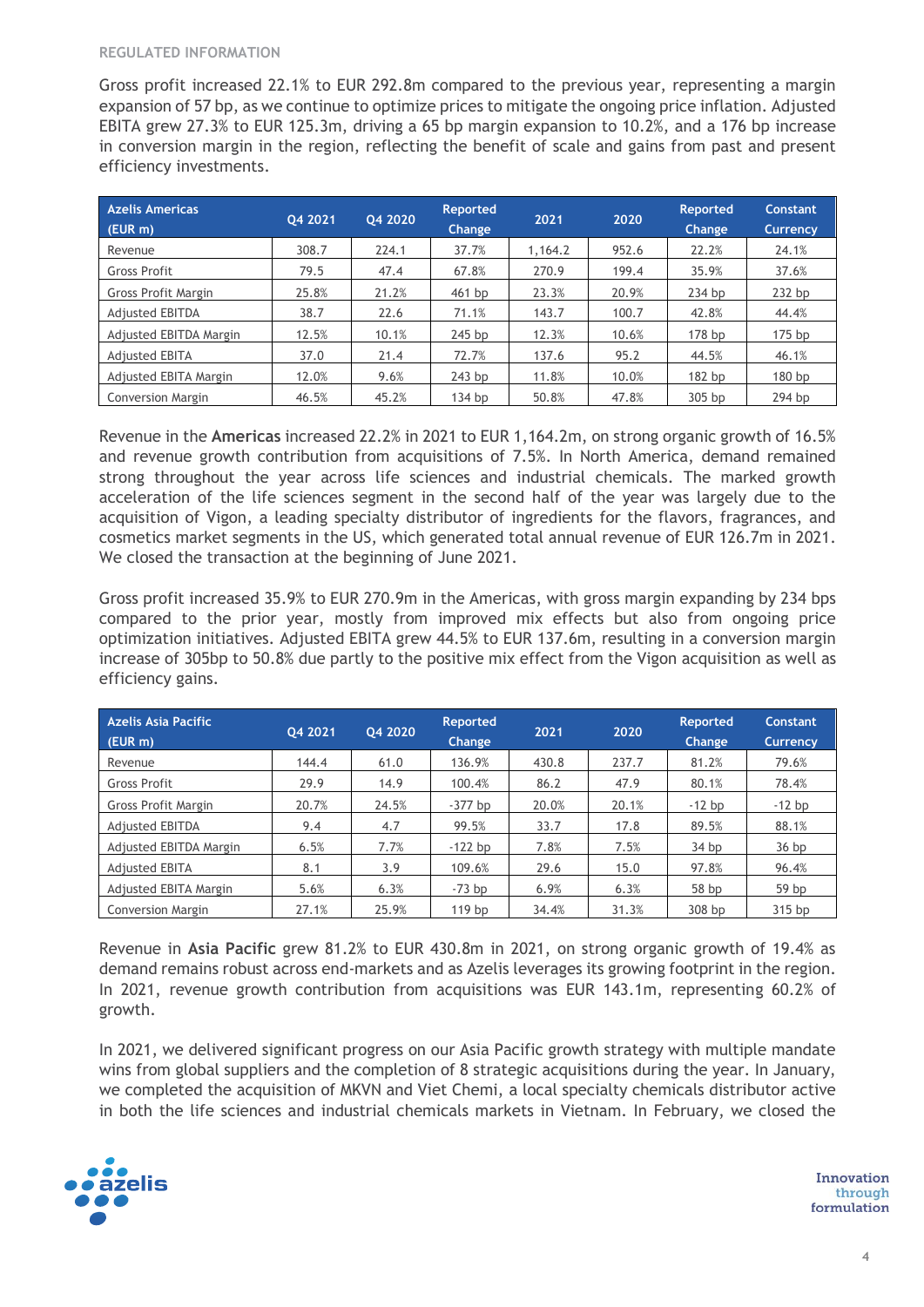acquisition of CW Pacific, a local specialty chemicals distributor primarily for the food market in Australia. In March, we completed the acquisition of Asia Primera Kimika Inc. and Phil-Asiatic Supply & Services Inc., leading chemical distributors for the life sciences market in the Philippines. In April, we completed the acquisition of Spectrum Chemicals and Nortons Exim Private Limited, local chemical distributors with a strong focus in agri/horti, lubricants and rubber in India. In July, we closed the acquisition of Coseal, a local distributor active in the agri market in South Korea. In August, we completed the acquisition of Ingredients Plus, a local distributor for the personal care market in China. In October, we closed the acquisition of WWRC & Friendship Chemicals, strong local distributors in the industrial chemicals market in China. Finally, we also completed another acquisition in South Korea, MH & MIF, a local distributor specialized in the food market. These eight acquisitions had a combined total revenue of EUR 276.0m for the full year.

Gross profit in Asia-Pacific increased 80.1% to EUR 86.2m during the year, resulting in gross profit margin contraction of 12 bp, due to mix effect from the first-time inclusion of acquisitions. However, this was offset by the 97.8% growth in adjusted EBITA, resulting in EBITA margin expansion of 58 bp, despite ongoing investments to drive future growth, including dedicated M&A resources as well as other support and commercial functions for the region. The rapid growth in EBITA drove a 308 bp increase in conversion margin in Asia-Pacific in 2021.

| <b>Holding companies</b> | 04 2021 | 04 2020 | <b>Reported</b><br><b>Change</b> | 2021    | 2020    | <b>Reported</b><br>Change | <b>Constant</b><br>Currency |
|--------------------------|---------|---------|----------------------------------|---------|---------|---------------------------|-----------------------------|
| Adjusted EBITA (EURm)    | $-8.3$  | $-5.2$  | 58.5%                            | $-24.7$ | $-19.1$ | 29.2%                     | 29.2%                       |
| As % of Group Revenues   | $-1.1%$ | $-1.0%$ | .1 bp                            | $-0.9%$ | $-0.9%$ | -1.4 bp                   | $-0.4$ bp                   |

Operating costs at the Group's holding companies, which relate to the Group's non-operating entities as well as the head office in Belgium, were EUR 24.7m in 2021, compared to EUR 19.1m in the previous year. Relative to total revenue, operating costs at the Group's holding companies remained broadly stable during the year.

## **Outlook**

Our strategy of driving growth is underpinned by a continually strengthening lateral value chain, supported by continuous investments in innovation capabilities and digitalization, as well as a commitment to sustainability to create long-term value. In line with this, we are positive that we should be able to generate 8-10% of revenue growth and deliver 10-15 bps adjusted EBITA margin expansion per year in the medium-term.

At present, we are on track to continue delivering on our annual objectives. We are closely monitoring the situation in Russia and Ukraine, which make up 1%-2% of Group revenue. Whilst direct revenue exposure at risk is very low, the Group currently has limited visibility on the wider trade repercussions that may ultimately impact the Group.

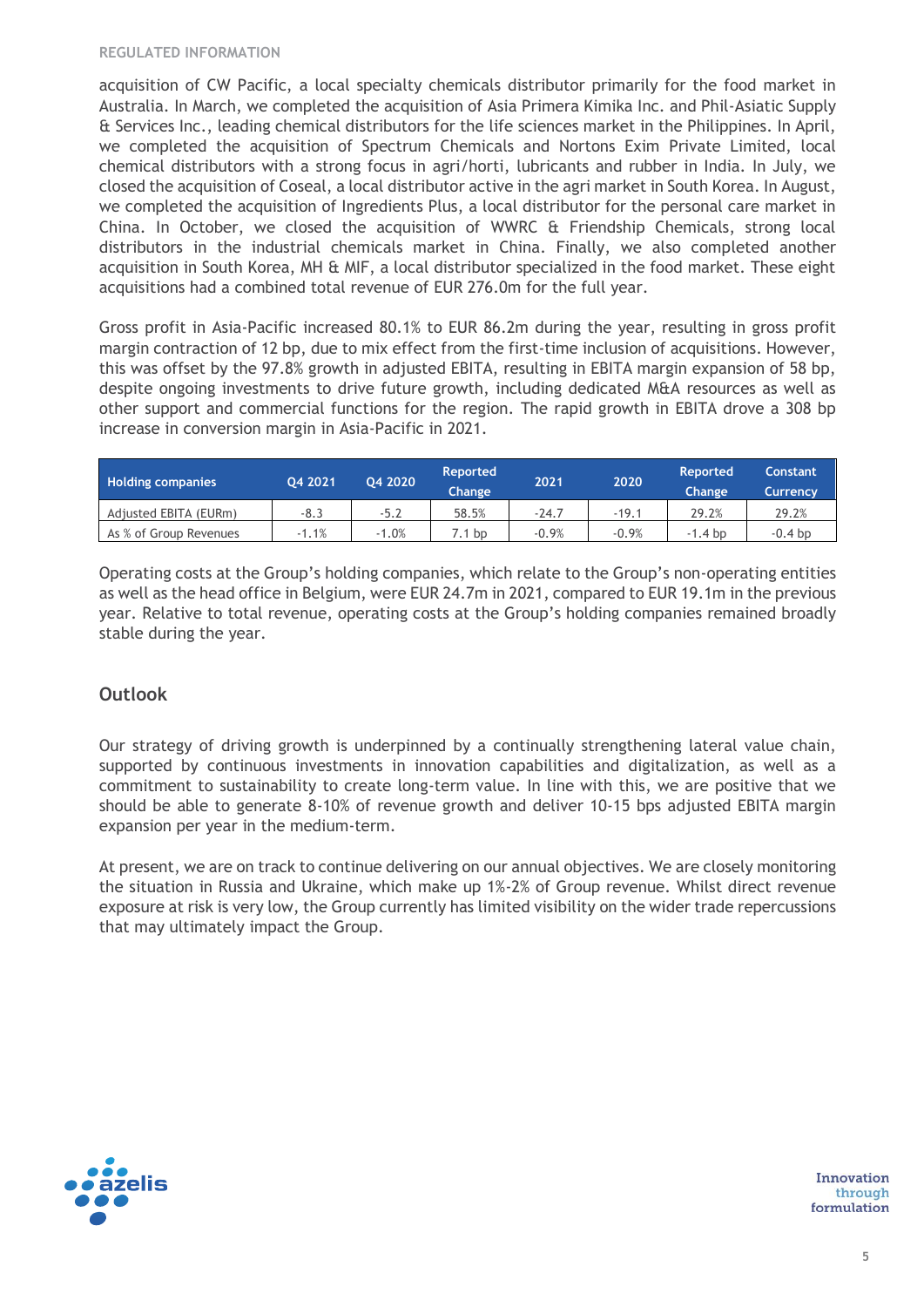## **Financial Review**

### **Revenue**

| Revenue<br>$(EUR \, m)$ | 2021    | 2020    | F/X<br><b>Contribution</b> | <b>M&amp;A</b><br><b>Contribution</b> | <b>Organic</b><br>Growth | Total<br>Growth |
|-------------------------|---------|---------|----------------------------|---------------------------------------|--------------------------|-----------------|
| Revenue                 | 2.827.3 | 2.222.9 | $-1.2%$                    | 12.6%                                 | 15.7%                    | 27.2%           |
| <b>Gross Profit</b>     | 650.1   | 489.9   | .3%<br>- 1                 | 15.1%                                 | 18.9%                    | 32.7%           |

| <b>Azelis Group</b><br>(EUR m)   | 04 '21 | Q4 '20 | <b>Reported</b><br>Change | 2021    | 2020    | <b>Reported</b><br><b>Change</b> | Constant<br><b>Currency</b> |
|----------------------------------|--------|--------|---------------------------|---------|---------|----------------------------------|-----------------------------|
| Life Sciences                    | 498.6  | 334.9  | 48.9%                     | 1,758.9 | 1,383.2 | 27.2%                            | 28.1%                       |
| Industrial Chemicals             | 291.0  | 199.4  | 45.9%                     | 1.068.4 | 839.7   | 27.2%                            | 28.8%                       |
| <b>Group Revenue</b>             | 789.6  | 534.3  | 47.8%                     | 2,827.3 | 2,222.9 | 27.2%                            | 28.4%                       |
| Gross Profit                     | 183.2  | 118.6  | 54.4%                     | 650.1   | 489.9   | 32.7%                            | 34.0%                       |
| Gross Profit Margin              | 23.2%  | 22.2%  | 99 bp                     | 23.0%   | 22.0%   | 95 bp                            | 98 bp                       |
| <b>Adjusted EBITDA</b>           | 73.0   | 45.2   | 61.4%                     | 287.8   | 207.2   | 38.9%                            | 40.4%                       |
| Adjusted EBITDA Margin           | 9.2%   | 8.5%   | 78 bp                     | 10.2%   | 9.3%    | 86 bp                            | 89 bp                       |
| Adjusted EBITA <sup>(1)</sup>    | 67.4   | 40.0   | 68.5%                     | 267.9   | 189.6   | 41.3%                            | 42.9%                       |
| <b>Adjusted EBITA Margin</b>     | 8.5%   | 7.5%   | 105 bp                    | 9.5%    | 8.5%    | 95 <sub>bp</sub>                 | 98 bp                       |
| Conversion Margin <sup>(2)</sup> | 36.8%  | 33.7%  | 309 bp                    | 41.2%   | 38.7%   | $252$ bp                         | $263$ bp                    |
| Operating profit                 | 48.3   | 27.1   | 78.5%                     | 207.8   | 147.2   | 41.2%                            | 43.1%                       |
| Net profit                       | 20.3   | 23.3   | $-13.0%$                  | 70.2    | 71.0    | $-1.1%$                          | 1.3%                        |
| Adjusted net profit $(3)$        | 20.3   | 23.3   | $-13.0%$                  | 98.2    | 71.0    | 38.3%                            | 41.8%                       |

Revenue increased 27.2% to EUR 2,827.3m in 2021 on the back of strong demand across our end markets. Organic growth accelerated to 22.3% in Q4, bringing organic growth for the full year to 15.7%. Revenue growth contribution from acquisitions was EUR 281m, representing a topline growth contribution of 12.6%, whilst FX resulted in a 1.2% currency headwind for the full year.

Revenue growth acceleration was slightly faster in life sciences in Q4, catching up with the impressive performance in industrial chemicals, to finish delivering similar growth of 27.2% compared to the previous year. Revenue in industrial chemicals was EUR 1,068.4m, driven by the strong rebound in infrastructure and broader economic activities worldwide as governments launched concerted efforts to recover from the pandemic. In Life Sciences, we generated revenues of EUR 1,758.9m. As a result of lifted restrictions on food & catering and travel & entertainment, the growth of the segments Food & Health, and Personal Care accelerated even further in Q4.

Organic growth was strong across our geographic markets - EMEA, Americas, and Asia –Pacific - all regions delivered double-digit organic growth of 13.9%, 16.5%, and 19.4%, respectively.

## **Profitability**

In 2021, gross profit increased by 32.7% to EUR 650.1m as gross margin expanded by 95 bp to 23.0%, supported by price optimization initiatives to offset the impact from the ongoing price inflation across the industry. The gross margin was also impacted by a net positive mix effect from recent acquisitions. Adjusted EBITA grew 41.3% to EUR 267.9m, implying a 95 bp margin uptick for the full year as the strong topline growth and the benefits of scale mitigated the impact from the ongoing pressures on the supply chain. The Group's ability to leverage its scale is reflected in the 252 bp expansion in conversion margin during the year.

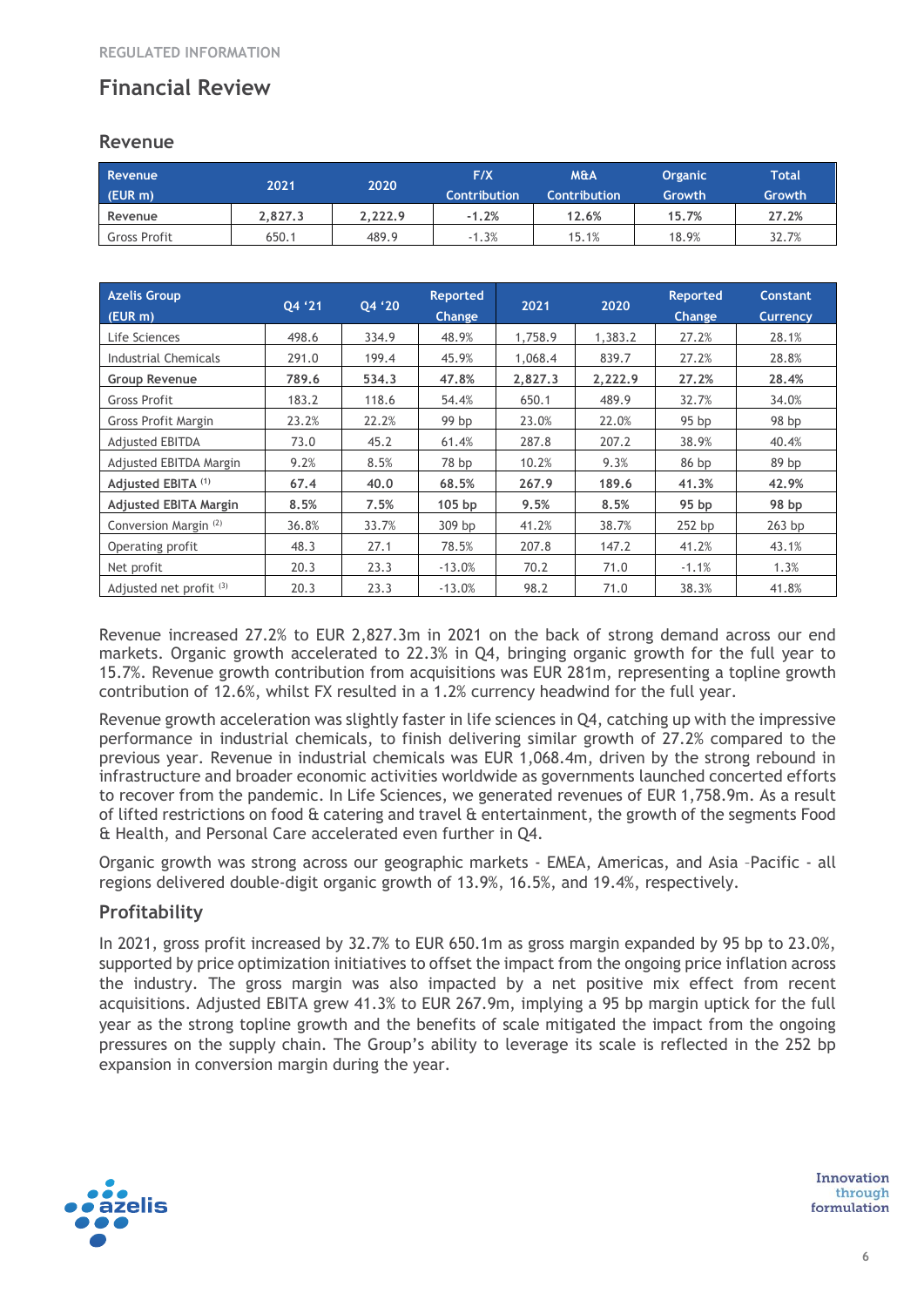### **Net Profit**

| Azelis Group (EUR m)                                     | 2021    | 2020      |
|----------------------------------------------------------|---------|-----------|
| <b>Operating Profit</b>                                  | 207.8   | 147.2     |
| Net financial expense                                    | $-87.5$ | $-68.1$   |
| Financial income                                         | 0.7     | 4.9       |
| Financial expense                                        | $-88.3$ | $-73.0$   |
| Interest expense on bank loans and overdrafts            | $-46.9$ | $-55.7$   |
| Interest lease commitments                               | $-3.0$  | $-2.7$    |
| Accelerated amortization of transaction costs due to IPO | $-19.6$ | <b>NA</b> |
| Other financial cost                                     | $-18.8$ | $-14.6$   |
| Share of associates' results                             | $-0.1$  | 0.0       |
| Profit before tax                                        | 120.2   | 79.1      |
| Tax expense                                              | $-50.0$ | $-8.1$    |
| Net profit                                               | 70.2    | 71.0      |
| One-off cash and non-cash charges                        |         |           |
| <b>IPO</b> cost                                          | 8.4     | <b>NA</b> |
| Accelerated amortization of transaction costs due to IPO | 19.6    | <b>NA</b> |
| <b>Adjusted Net Profit</b>                               | 98.2    | 71.0      |

Our reported net profit of EUR 70.2m for 2021 includes a one-off IPO-related cost of EUR 8.4m.

The tax expense for the year was EUR 50.0m, implying an effective tax rate (ETR) of 41.6%. The ETR was impacted by one-off restructuring costs related to the IPO, for which no tax benefit was recognized in 2021. Going forward, we expect the ETR to be in the range of 20%-22%, reflecting the Group's actual tax exposure in geographies where it generates its profits.

Financial expense for the year was EUR 88.3m, including a one-off charge of EUR 19.6m (of which €16.8m is non-cash) for the full accelerated amortization of transaction costs related to the previous financing that was repaid following the IPO. Interest expense for the full year 2021 declined 15.7% to EUR 46.9m, due to the lower debt level at the end of the year. Going forward, the interest cost on the Group's existing debt level should further reduce following the re-financing in September 2021 at more attractive rates.

Adjusted net profit in 2021 was EUR 98.2m (i.e. excluding aforementioned one-off costs for listing, and excluding accelerated amortization of costs from previous financing that was repaid following the IPO), an increase of 38.3% over the previous year. Adjusted earnings per share for the period stood at EUR 0.41.

### **Cash Flow and Financing**

| <b>Azelis Group (EUR m)</b>                              | 2021  | 2020    |
|----------------------------------------------------------|-------|---------|
| <b>Operating Cash Flow</b>                               | 205.5 | 205.3   |
| <b>Free Cash Flow</b>                                    | 181.6 | 188.3   |
| FCF conversion ratio                                     | 67.1% | 98.4%   |
|                                                          |       |         |
| Net Working Capital/ Revenue normalized for acquisitions | 15.3% | 11.1%   |
| Net debt                                                 | 870.7 | 1,124.5 |
| Leverage ratio                                           | 2.7x  | 5.3x    |

Net working capital to revenue normalized for acquisitions was 15.3% at the end of 2021, compared to 11.1% at the end of December 2020. The increase was driven by the organic growth acceleration in Q4, as well as a ramp-up in inventory at the end of the year in preparation for the significant

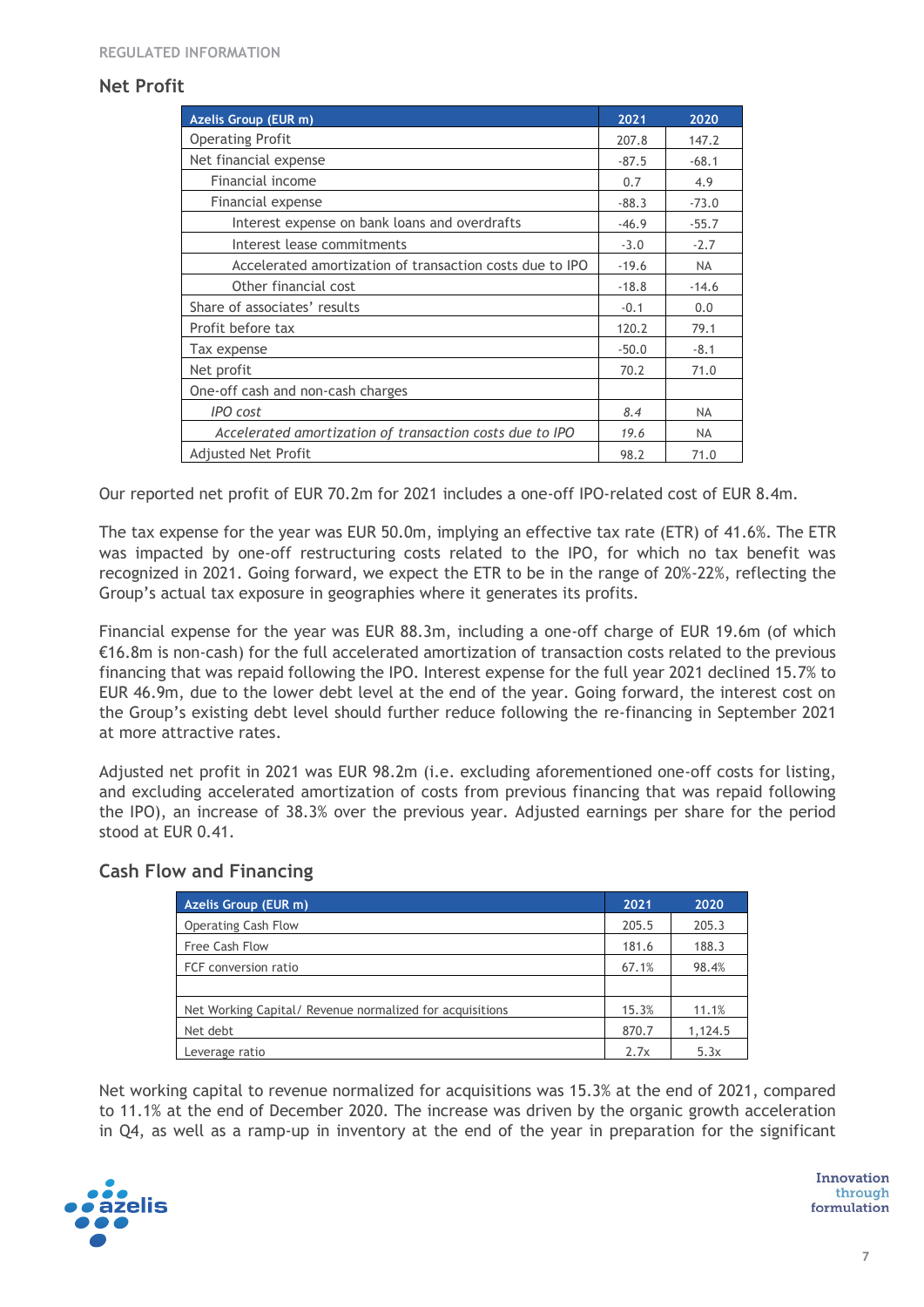growth in demand expected in the first quarter 2022, as indicated by a strong order book. On a reported basis, net working capital was 16.8% of revenue as the full working capital of companies acquired in the course of the year are reflected in the balance sheet as of December 31, 2021, but with only a few months of their revenues included in the Group accounts. Working capital is expected to gradually return to normal levels throughout the year.

Despite the increase in working capital investments to support current and expected growth, operating cash flow remained stable at EUR 205.5m.

Capital expenditure in 2021 was EUR 18.3m, compared to EUR 12.1m in the prior year, as the Group resumed investments in digital and IT infrastructure, as well as laboratory network to support our growth.

Free cash flow in 2021 was EUR 181.6m, representing free cash flow conversion ratio of 67.1%, versus 98.4% in the prior year. The decline in free cash flow was driven by the temporary increase in working capital investments on the back of the strong revenue growth acceleration as well as inventory buildup to support a strong order book.

At the end of December 2021, net debt was EUR 870.7m and leverage ratio stood at 2.7x, versus 5.4x at the end of June, 2021 and 5.3x at the end of December 2020. At the end of the period, the Group had liquidity of EUR 361.3m in both cash and unused revolving credit facility (RCF).

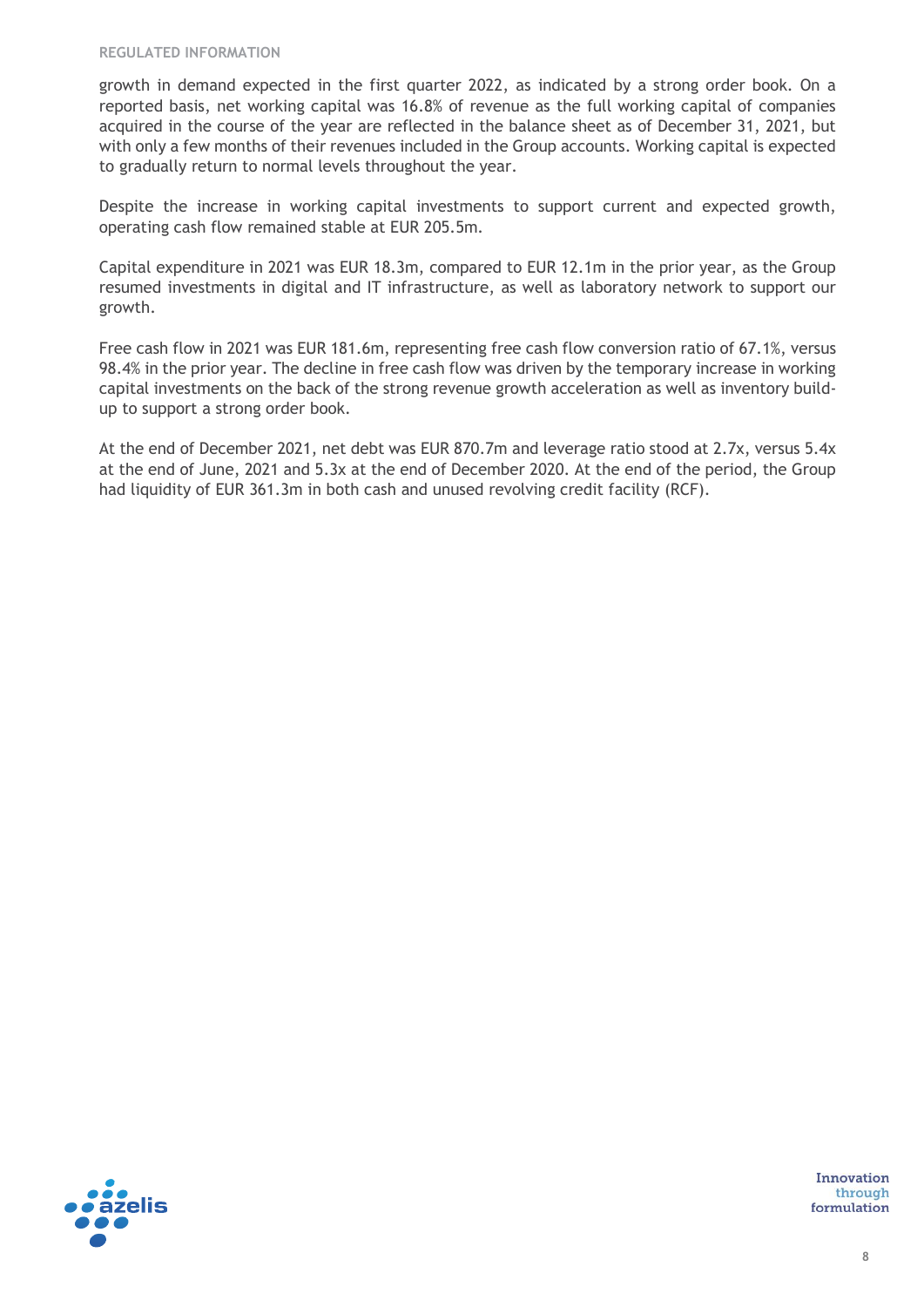## **Appendix**

All figures and tables contained in the appendix have been compiled in accordance with the IFRS accounting and valuation principles, as adopted within the European Union. The applied valuation principles, as published in the latest annual report at 31 December 2021, were applied for the figures included in this press release.

#### **Statutory auditor's note on the consolidated financial information the year ended 31 December 2021**

The statutory auditor, PwC Bedrijfsrevisoren BV / Reviseurs d'Entreprises SRL, represented by Peter Van den Eynde, has completed the audit of the Azelis Group NV consolidated financial statements, which comprise the consolidated statement of financial position as at 31 December 2021, the consolidated statement of profit or loss and other comprehensive income, the consolidated statement of changes in equity and the consolidated statement of cash flows for the year then ended, and notes to the consolidated financial statements, including a summary of significant accounting policies and other explanatory information, and which is characterized by a consolidated statement of financial position total of EUR 3.981.801 thousand and a profit for the year of EUR 70.225 thousand.

The statutory auditor has issued an unqualified report without emphasis of matter paragraph dated 14 March 2022 on the company's consolidated accounts as of and for the year ended 31 December 2021, and has confirmed that the accounting data reported in the accompanying press release is consistent, in all material respects, with the accounts from which it has been derived

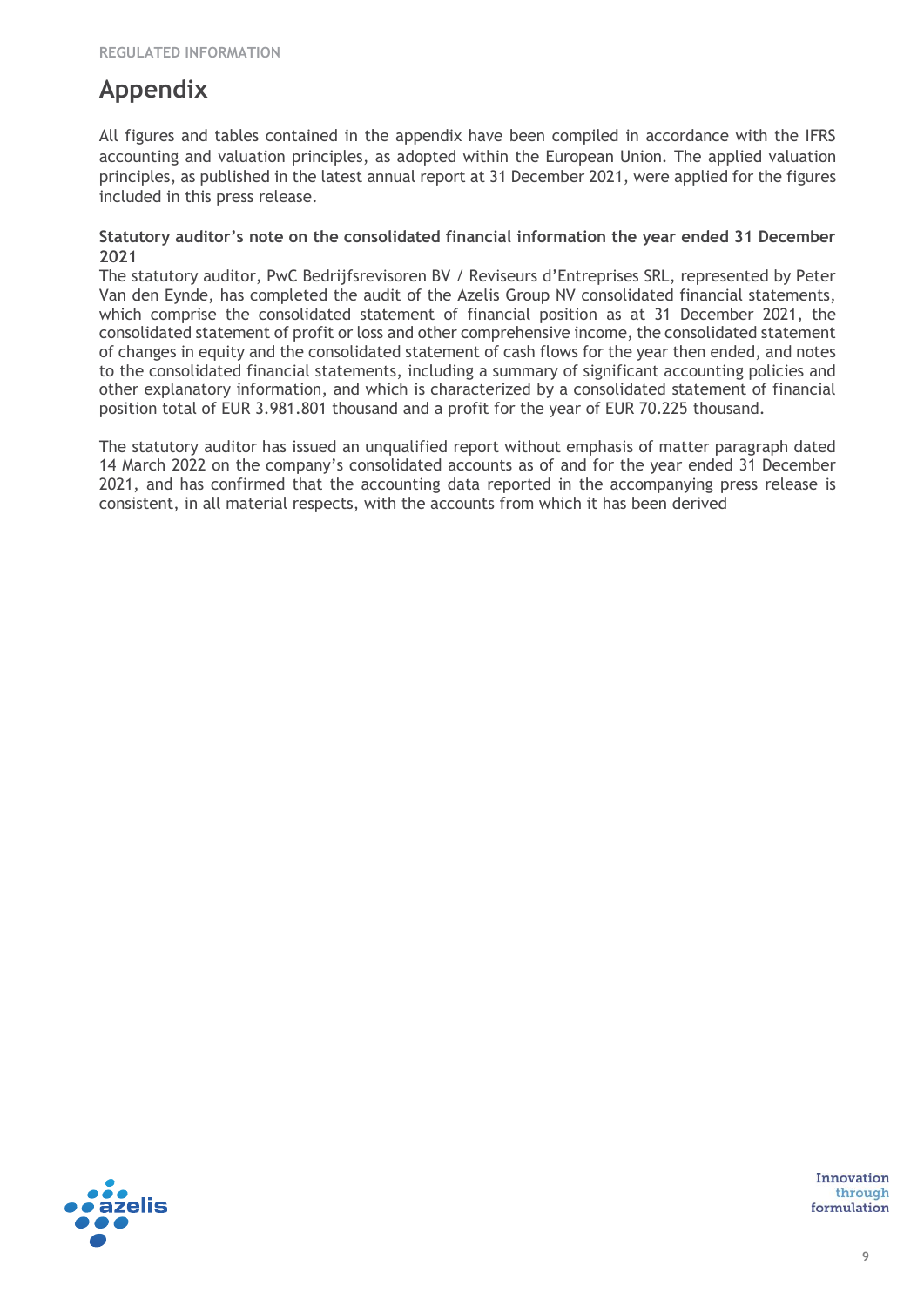#### **REGULATED INFORMATION**

## **Consolidated income statement for the period ended 31 December**

| (in thousands of € unless indicated)                            | 2021         | 2020         |
|-----------------------------------------------------------------|--------------|--------------|
| Revenue                                                         | 2,827,295    | 2,222,896    |
| Other operating income                                          | 8,470        | 10,468       |
| <b>Total income</b>                                             | 2,835,765    | 2,233,364    |
| Costs for goods and consumables                                 | $-2,185,622$ | $-1,743,426$ |
| <b>Gross profit</b>                                             | 650,143      | 489,938      |
| Employee benefits expenses                                      | $-232,215$   | $-181,169$   |
| External services and other expenses                            | $-150,731$   | $-110,644$   |
| Depreciation of property, plant and equipment                   | $-19,901$    | $-17,622$    |
| Amortization & impairment of intangible assets                  | $-39,483$    | $-33,305$    |
| Operating profit / loss (-)                                     | 207,813      | 147,198      |
| Financial income                                                | 731          | 4,892        |
| Financial expenses                                              | $-88,278$    | $-73,004$    |
| Net financial expense                                           | $-87,547$    | $-68,112$    |
| Share of result of associates                                   | $-68$        | 0            |
| Profit / loss (-) before tax                                    | 120,198      | 79,086       |
| Income tax income / expense (-)                                 | $-49,973$    | $-8,074$     |
| Net profit / loss (-) for the period from continuing operations | 70,225       | 71,012       |
|                                                                 |              |              |
| Attributable to:                                                |              |              |
| Equity holders of the parent                                    | 67,756       | 70,962       |
| Non-controlling interests                                       | 2,469        | 50           |
| Net profit / loss (-) for the period                            | 70,225       | 71,012       |
|                                                                 |              |              |
|                                                                 | In Euros     | In Euros     |
| Basic earnings per share                                        | 0.29         | 0.30         |
| Diluted earnings per share                                      | 0.29         | 0, 30        |
|                                                                 |              |              |
| Proposed dividend per share                                     | 0.03         | 0.00         |